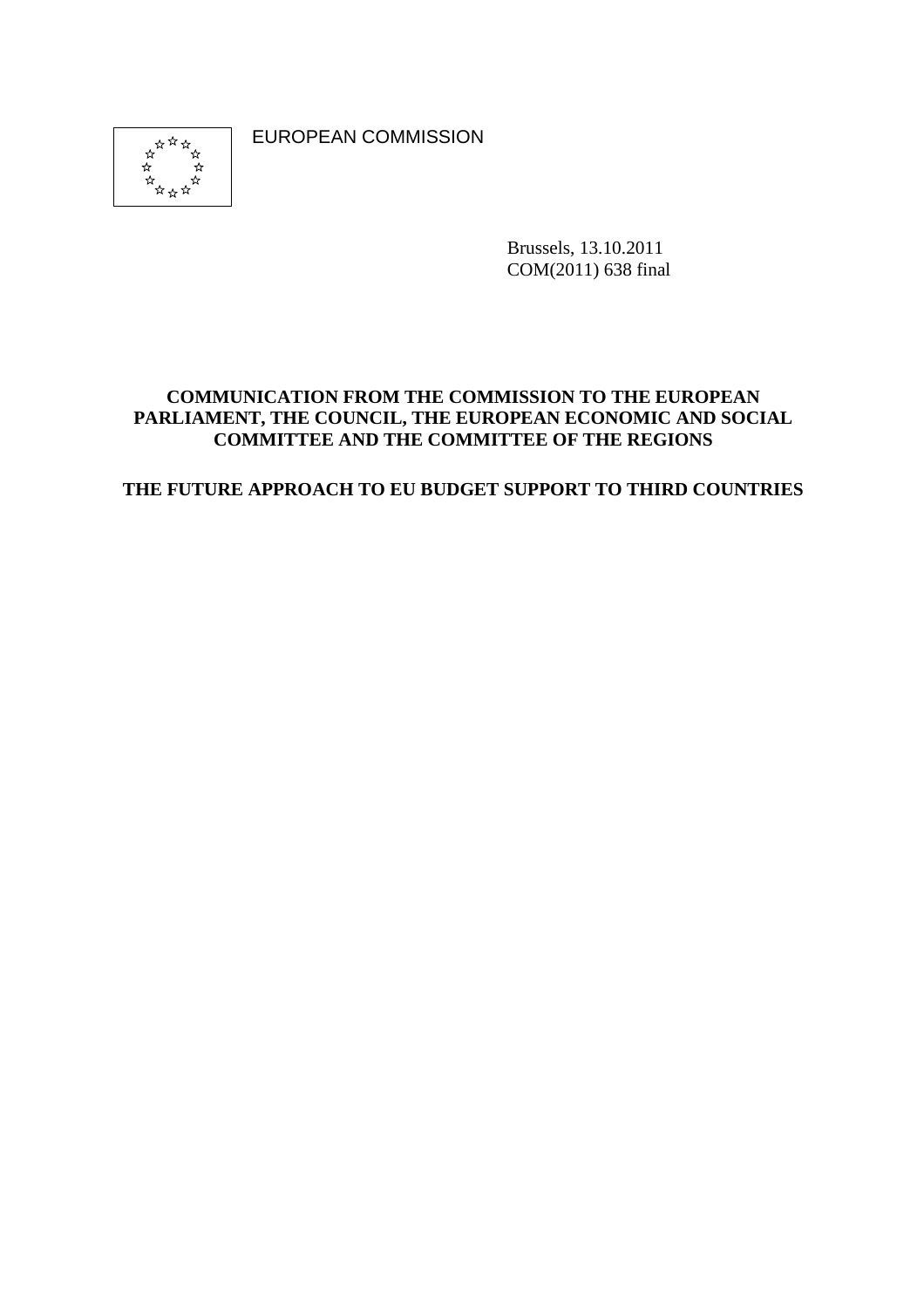#### **1. WHAT IS BUDGET SUPPORT; WHY DOES THE EU USE THIS INSTRUMENT?**

Budget support involves policy dialogue, financial transfers to the national treasury account of the partner country, performance assessment and capacity-building, based on partnership and mutual accountability. It should not be seen as an end in itself, but as a means of delivering better aid and achieving sustainable development objectives by fostering partner countries ownership of development policies and reforms, as well as by implementing the aid effectiveness agenda and commitments set out in the Monterrey Consensus (2002), the European Consensus on Development (2005), the Paris Declaration on Aid Effectiveness (2005), and the Accra Agenda for Action (2008).

Budget support is an important instrument in EU's comprehensive development policy towards partner countries. The Commission will ensure that  $\text{EU}$  budget support<sup>1</sup> is consistent with the overarching principles and objectives of EU external action (Article 21 TEU) and development policy (Article 208 TFEU).

Following a Communication on budget support in  $2000^2$ , the Commission pioneered a resultsoriented approach based on outcome indicators. Predictability, ownership and accountability were further enhanced by the introduction of Millennium Development Goals (MDG)- Contracts in 2008.

EU budget support is not a blank cheque, nor is it provided to every country. "Underlying principles" matter and policy dialogue is a key part of the package. Moreover, eligibility criteria have to be met before and during the programme and conditions need to be fulfilled before payments are made. This ensures that resources are used for their intended purposes, mitigates risks, and creates incentives for improved performance and results. It also creates incentives for our partner countries to improve their governments systems.

Based on ten years of experience on budget support and calls of stakeholders to continue improving and refining the budget support mechanism, the Commission decided to launch a consultation in late 2010 on "The future of EU budget support to third countries"<sup>3</sup> .

In this Communication, the Commission sets out a new policy on budget support and puts forward policy proposals for an EU coordinated approach.. It aims to adapt budget support policy to the changing political and policy environment, including the Treaty of Lisbon, and to make EU budget support a more effective instrument. Member States may also consider these as recommendations as regards to their bilateral budget support, in order to achieve a coordinated approach by the EU as a whole.

1

<sup>1</sup> Defined as budget support for which the Commission is responsible.

 $\overline{2}$  $\frac{2}{3}$  COM(2000) 58, 2.2.2000.

COM(2010) 586, 19.10.2010.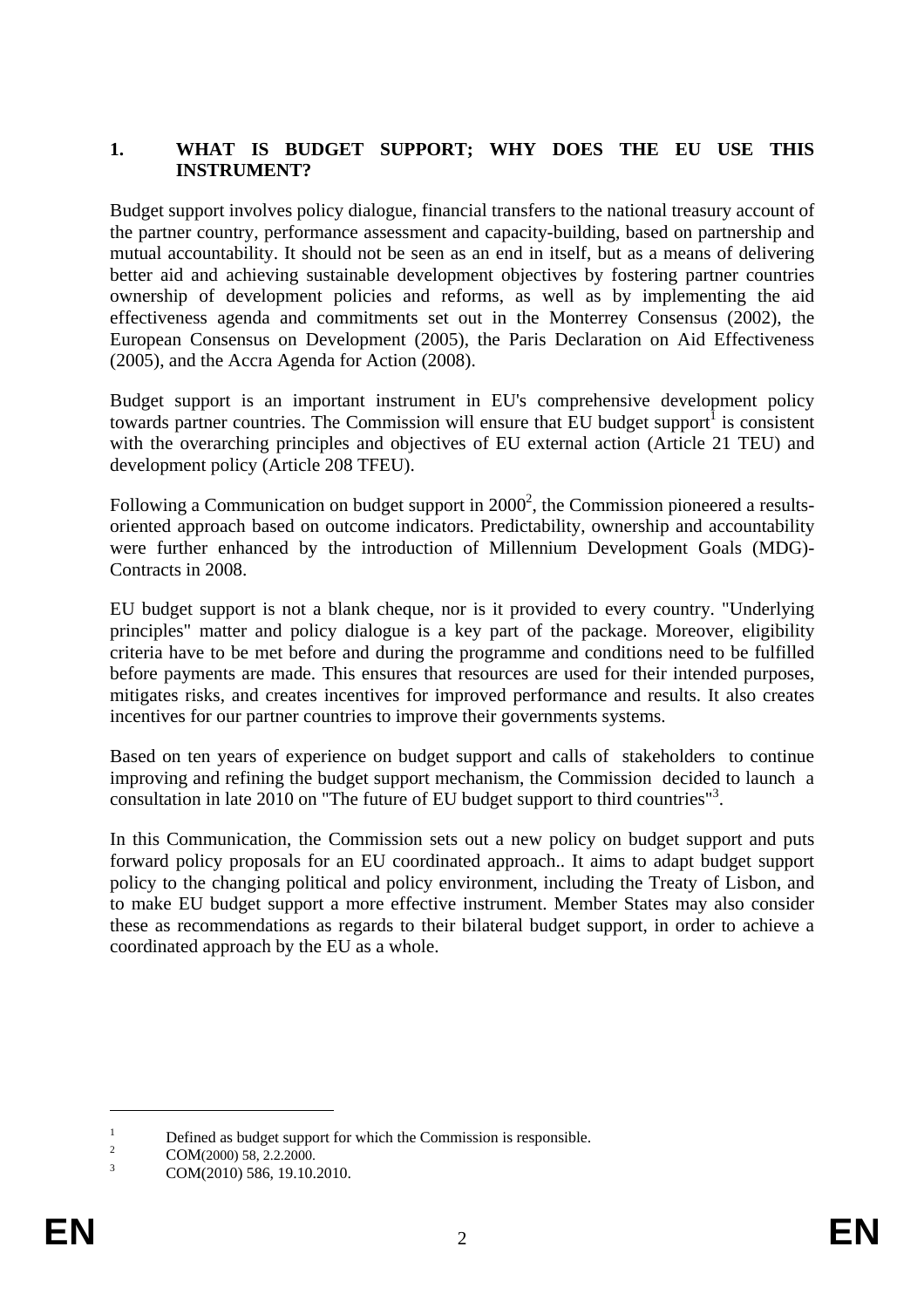# **2. A MODERN APPROACH TO BUDGET SUPPORT**

#### **2.1. Building on success**

EU budget support should continue to ensure a high degree of predictability, to put strong emphasis on development strategies that are nationally owned and to use performance related tranches. The Commission remains committed to results-based budget support operations and intends to further strengthen the assessment of progress and monitoring of outcomes, including by using process and output indicators, so as to better demonstrate and communicate the way EU budget support contributes to the development of partner countries. Improving the visibility of EU action and better communication of results will help maintain public support for development.

The EU should continue to apply a dynamic approach to eligibility criteria, focusing on progress in the implementation of credible and relevant reform strategies. The Commission intends to improve its eligibility criteria and their assessment and the allocation of funds ensuring greater efficiency of the budgetary process towards achieving policy objectives.

The Commission will refrain from establishing global targets for EU budget support to third countries. It considers that the appropriate mix between the different aid modalities is best decided as part of a portfolio approach that comprises several aid modalities in response to a partner country's specificities and agreed development objectives.

The Commission will strengthen its risk management framework for EU budget support in line with the Court of Auditors' recommendations. This will include closely monitoring progress in the fight against corruption and fraud with a view to ensuring sustainable development benefits.

## **2.2. Responding to new development challenges and objectives**

The new approach should strengthen the contractual partnership on EU budget support between the EU and partner countries in order to build and consolidate democracies, pursue sustainable economic growth and eradicate poverty. This approach must be based on mutual accountability and shared commitment to fundamental values of human rights, democracy and the rule of law. It should enable greater differentiation of budget support operations, allowing the EU to respond better to the political, economic and social context of the partner country. It will require close coordination between Commission services, the EEAS and Member States.

The Commission is committed to strengthening transparency and accountability in EU budget support by introducing a specific eligibility criterion on budget transparency and oversight.. The Commission is also committed to publishing relevant information on EU budget support operations.

The EU should provide budget support as a vector of change to address the following development challenges and objectives.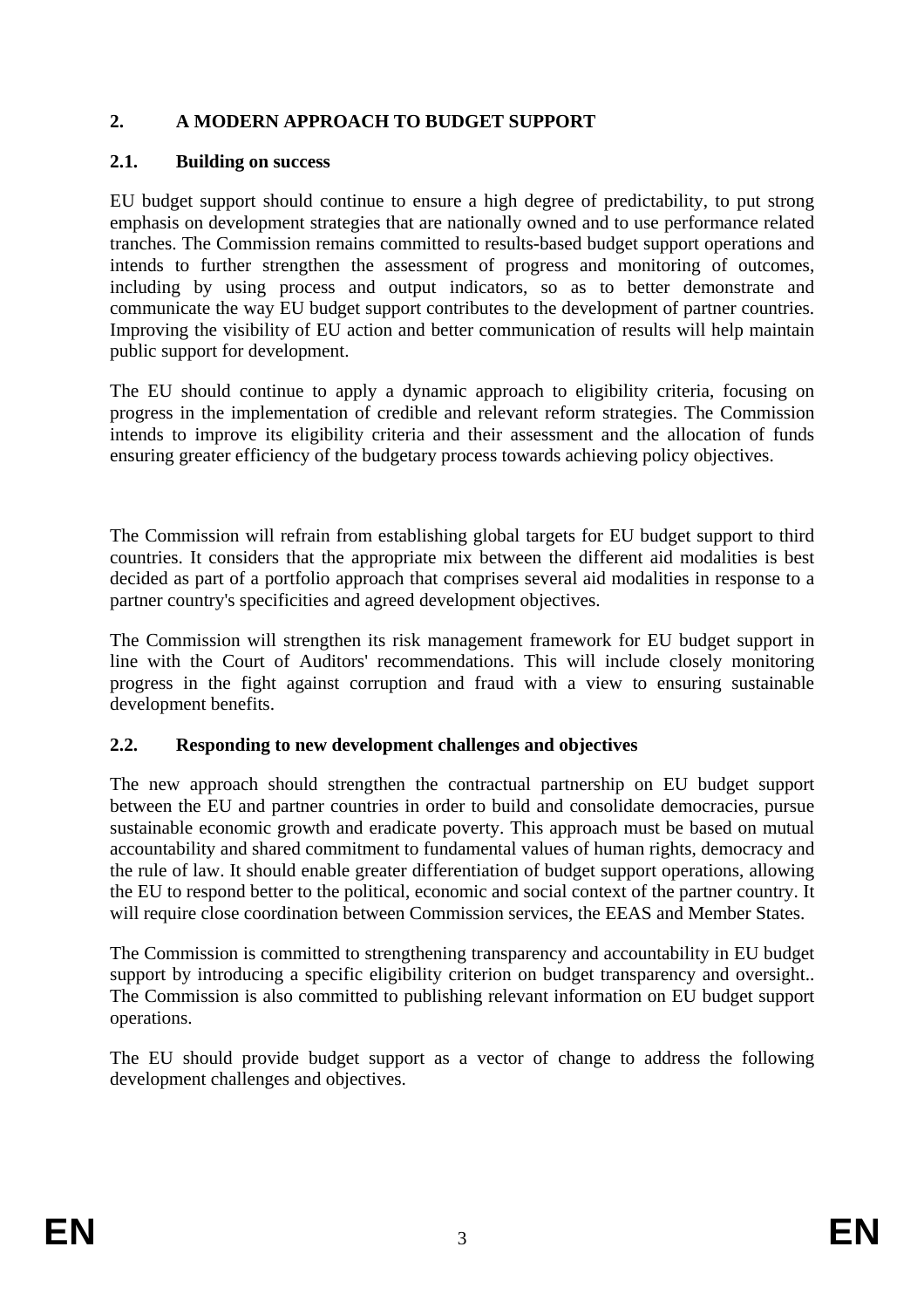# *2.2.1. Promoting human rights and democratic values*

Commitment to the fundamental values of human rights, democracy and rule of law is essential for the establishment of any partnership and cooperation between the EU and third countries.

General budget support is seen, by its very nature, as an implicit recognition that the partner country's overall policy stance and political governance is on track. Therefore, general budget support should be provided where there is trust and confidence that aid will be spent pursuing the values and objectives to which the EU subscribes, and on which partner countries commit to move towards meeting international standards.

When providing EU general budget support, the Commission aims at fostering domestic accountability and strengthening national control mechanisms as a basis for improving governance and adherence to fundamental values.

In cases where the partner country's commitment to fundamental values shows a significant deteriorating trend an adequate and coordinated response strategy at EU and Member States level needs to be defined and implemented. Unless there is a clear cut-situation where EU financial interests and reputation need to be protected, in which case general budget support can be suspended immediately, the response to deterioration should be progressive and proportionate. Where appropriate, measures to limit the impact on poor people should be designed jointly by the EU and Member States, in cooperation with other non-EU donors. This could include making adjustments to the size of any fixed tranche and/or reallocating funds to sector programmes, channelling funds to target groups via non-governmental organisations or reinforcing other aid modalities such as projects.

In order to better reflect these fundamental changes, EU general budget support should be referred to in future as "Good Governance and Development Contracts".

As regards EU sector budget support, the Commission tends to focus on sectors where policies and reforms are more promising to promote development and poverty alleviation; the drivers of change are stronger and aiming at addressing the basic needs of populations (e.g. basic services such as health, education, and water and sanitation). Most of the time, it is more efficient to use government delivery mechanisms to reach the population via sector budget support programmes. This also offers a means to improve the sustainability of programmes by improving the efficiency and effectiveness of the government's sectoral delivery structure. Sector budget support therefore remains a useful tool even where the conditions do not exist to permit the use of a Good Governance and Development Contract, because it often remains the best delivery mechanism, and can be used as a vector to improve governance. Assessing EU sector budget support in the light of political governance will need to be carefully balanced against the need to serve and protect the population. However, where political governance has severely deteriorated, the EU should reassess its overall cooperation with the partner country, including sector budget support.

#### *2.2.2. Improving financial management, macroeconomic stability, inclusive growth and the fight against corruption and fraud*

Budget support, in particular "Good Governance and Development Contracts", should be used to strengthen core government systems, such as public finance management and public administration. It should promote macroeconomic stability and fiscal sustainability, making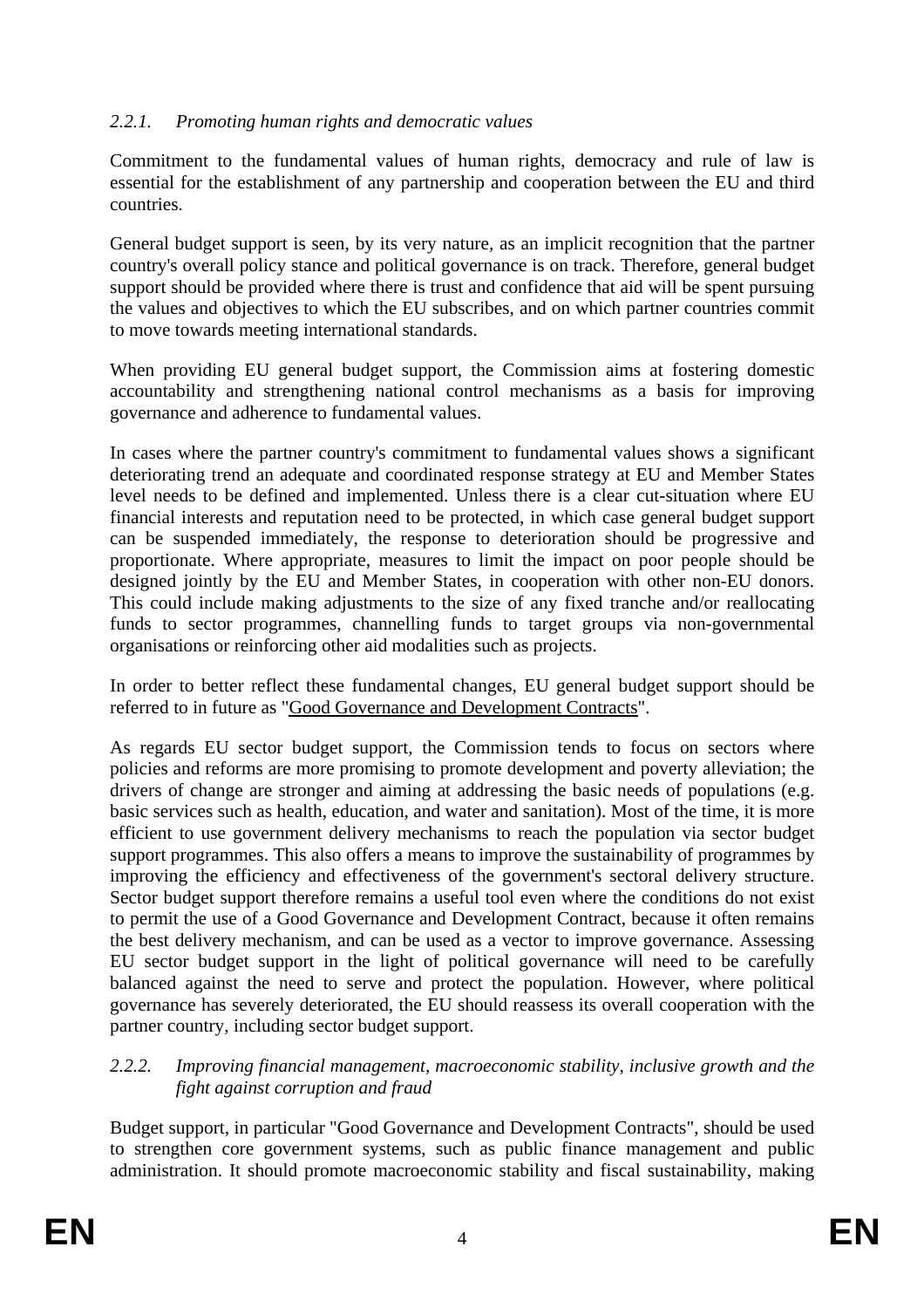the systems more effective and accountable and lead to a comprehensive and transparent budgetary allocation process. It should be used to address constraints on sustained growth and to promote the "green economy", including the protection and sustainable use of public goods and natural resources, while ensuring that the benefits of growth are widely shared.

As part of its objective to improve core government systems, particularly procurement, budget support will contribute to the fight against corruption and crimes involving fraud. Partner countries should be committed to inform the Commission, and in general all partners, when allegations of possible fraud or corruption are brought to the attention of the national authorities. Whenever possible and without prejudice to investigations, the findings of the relevant national investigative institution and any proposed action should be shared with the Commission, and in general with all partners.

# *2.2.3. Promoting sector reforms and improving sector service delivery*

When promoting service delivery or reforms in a specific sector (or a set of interlinked sectors) on the basis of a partner government's sector strategy, the provision of sector budget support can be decisive in enhancing the government's capacity to perform its functions and deliver sector objectives.

Clear objectives should be defined, mainly in terms of improvements in public access and use of quality services and, in particular in the neighbourhood countries, support for the partnership agenda. Sector specific conditions should lead to a regular policy dialogue, including on budgetary allocations to the sector, implementation of reforms, strengthening of institutions and systems, progress towards sector objectives, and efficient service delivery. Emphasis will be on issues relating to frontline service delivery, particularly pro-poor, gender and children's issues, and the capacity to absorb and use sector research results, as well as creating conditions for inclusive and sustainable growth for human development..

"Cash on Delivery" approaches will also be explored, building on experience with the variable tranche and taking into account each country's level of development and financing needs.

The Commission intends to make more use of sector budget support to address sector constraints, promote reforms and improve service delivery to populations. In order to better reflect these fundamental changes, EU sector budget support should be referred to in future as "Sector Reform Contracts".

## *2.2.4. State-building in fragile states and addressing development challenges of SIDS and OCTs*

Situations of fragility call for action to help partner countries ensure vital state functions, to support the transition towards development, to promote governance, human rights and democracy and to deliver basic services to the populations. These situations require a global, coherent and coordinated response for which budget support can be instrumental. Together with other aid modalities (humanitarian aid, pooled funds, project aid, technical assistance etc), it has to be accompanied by reinforced political and policy dialogue.

The decision to provide EU budget support should be taken on a case by case basis and supported by an assessment of the expected benefits and potential risks. The Commission will ensure that these decisions take into account the overall political and security situation, the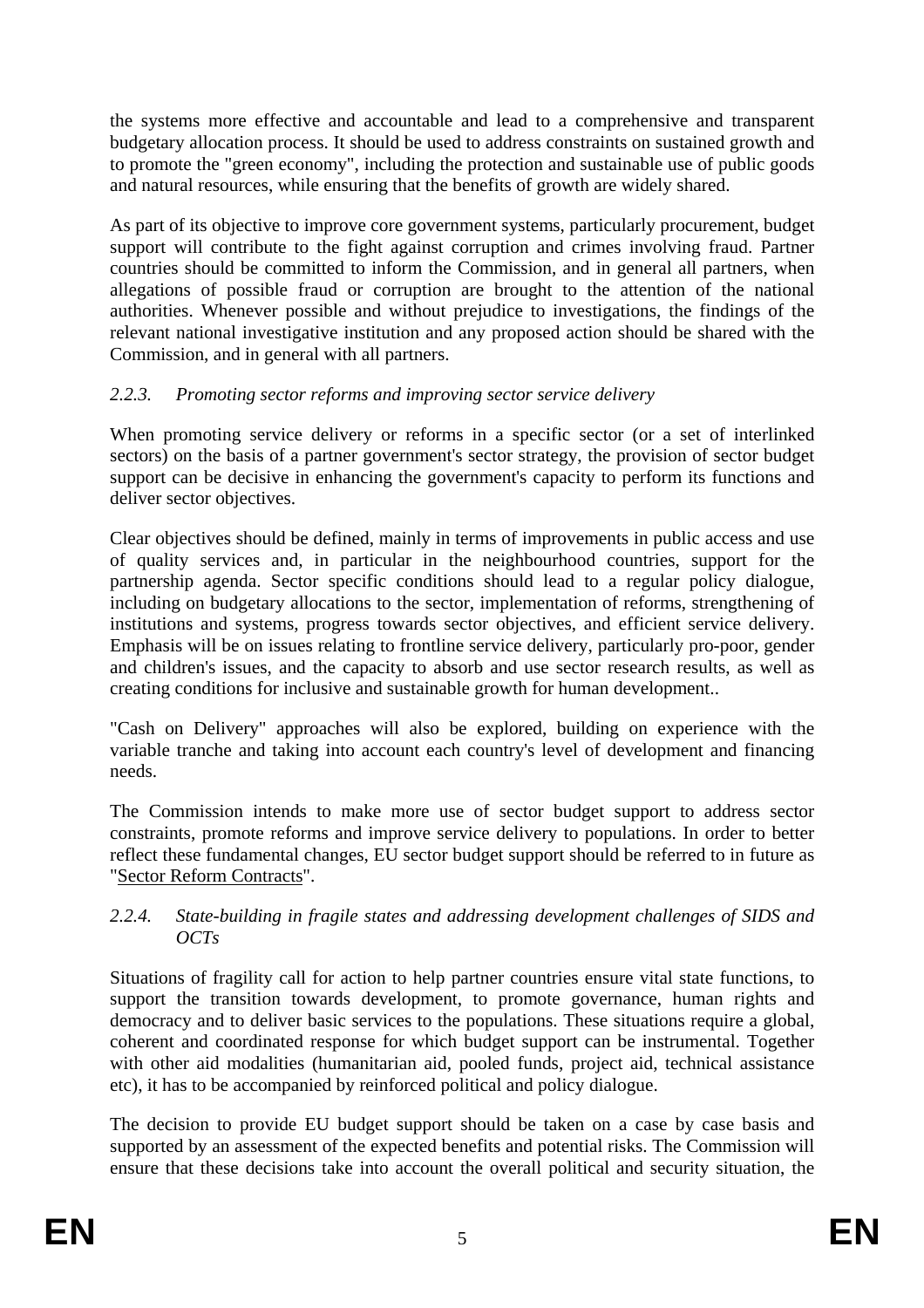financial risks, and the potential cost of non intervention. The dynamics of change should be assessed on the basis of a joint analysis by the EU and Member States wherever possible. This should serve as the basis for coordination with the main development partners. A gradual and sequenced approach to EU budget support should be privileged, to best adapt to specific circumstances and to manage the risk.

This should be referred to in future as "State Building Contracts" to better reflect these elements.

The EU will also pay attention to SIDS (Small Island Developing States) and overseas countries and territories (OCTs). There, budget support can have an important impact, given the strong level of accountability and commitment to addressing their structural vulnerability and climate change issues, including the decline of biological diversity and other environmental shocks. Budget support can offer an efficient way of addressing these crosscutting, long-term and structural challenges and threats.

# *2.2.5. Improving domestic revenue mobilisation and reducing dependency on aid*

In programming EU budget support, in particular the Good Governance and Development Contracts, the Commission intends to give stronger emphasis to domestic revenue mobilisation, including from natural resources. Fair and transparent tax systems are central to fostering citizenship and state-building, and lead to enhanced domestic accountability and political participation. While the EU is commited to providing predictable assistance through budget support, this assistance should complement (not substitute) the partner country's own efforts to mobilise domestic revenues.

In resource-rich countries, the EU should reinforce support for comprehensive reform programmes promoting enhanced natural resource governance, transparency and accountability, in line with EU policy on tackling the challenges in commodity markets and on raw materials<sup>4</sup>.

By assisting partner countries to address challenges in mobilising domestic revenues, the EU would contribute to improving self-reliance and reducing long-term dependence on aid.

# **3. EU COORDINATED APPROACH**

The primary objective of an EU coordinated approach to budget support would be to increase the effectiveness of this modality in contributing to development and reform policies, and to provide coherent and consistent responses to challenges encountered. The EU should work with Member States in particular towards a "single EU Good Governance and Development Contract". Acting together would increase leverage on political and policy dialogue, as well as the impact of EU and Member States' bilateral budget support on partner countries' development. Coordination should be guided by the following key principles:

• *Sovereign decision making*, recognising that individual EU Member States need to retain ministerial authority over budget support operations and that the EU needs to comply with its legally binding agreements and financial regulations.

<sup>1</sup> 4

COM(2011) 25, 2.2.2011, and Council doc 7029/11, 10.3.2011.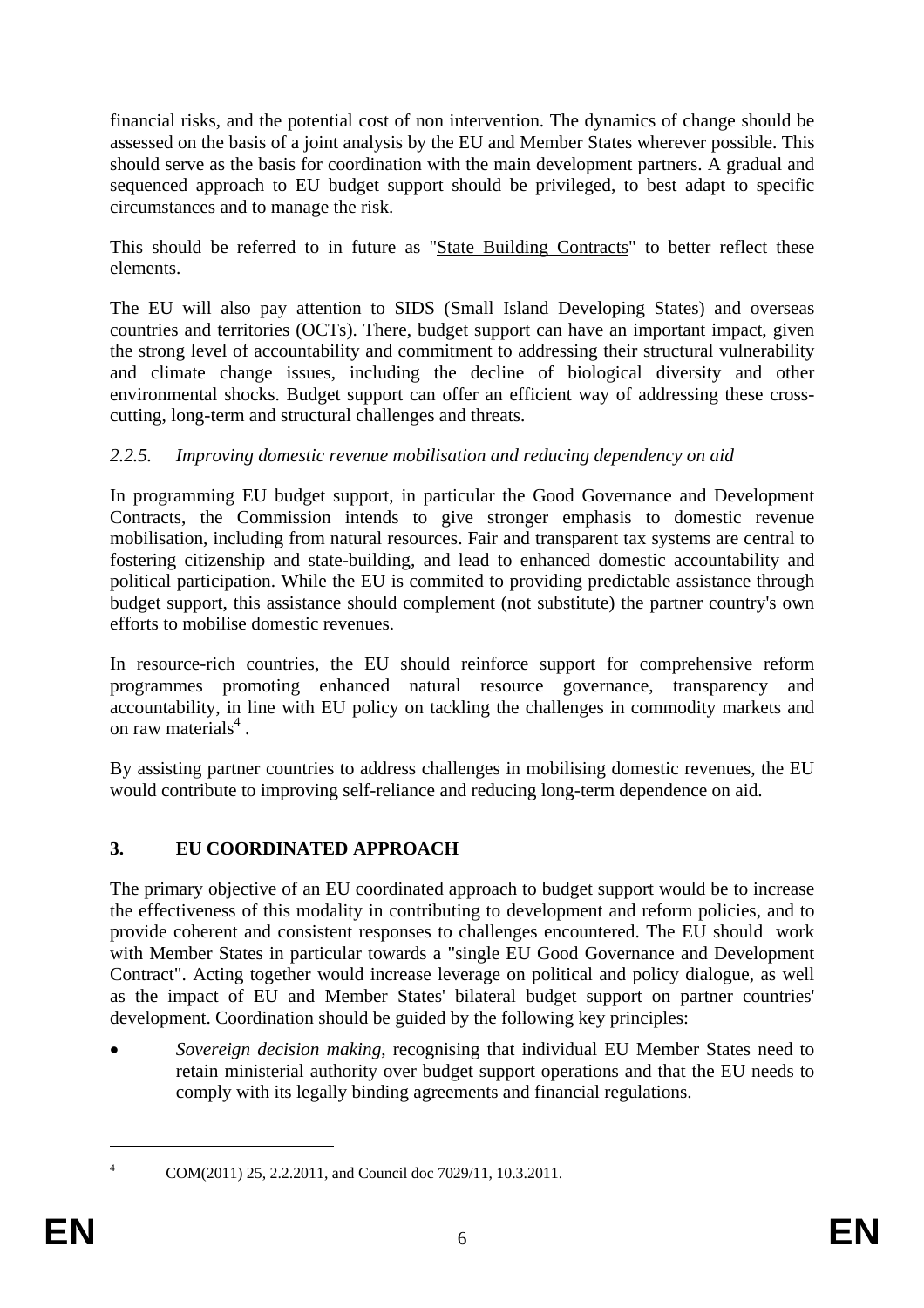- *Systematic information exchange* as a minimum, with coordination of responses and common approaches to budget support mechanisms being the ultimate goal.
- EU coordination should be supportive of wider donor coordination and country-led coordination.
- Coordination entails the involvement of both HQ and field level and builds on existing bodies, mechanisms of cooperation as well as existing legal frameworks.

In line with those principles, the EU should:

- share the initial assessment of the commitment of the partner country to the EU fundamental values with a view to finding a common approach;
- share, where relevant, diagnostics and assessments of eligibility conditions;
- harmonise, as far as possible, risk assessment tools and promote a coordinated dialogue on mitigating actions;
- perform joint assessments at country level and regular joint evaluations of budget support operations;
- ensure a high level of expertise for effective policy dialogue with the partner countries, including the use of delegated cooperation and transfer arrangements;
- engage jointly in high level political dialogue, including the monitoring of fundamental values and the appropriateness of pursuing the good governance contract;
- jointly communicate to local stakeholders the disbursements made and the compliance with disbursement conditions.

## **4. DESIGN AND IMPLEMENTATION**

The EU should assess whether pre-conditions exist to entrust Good Governance and Development Contracts to a partner country, i.e; whether fundamental values of human rights, democracy and rule of law or a clear path towards international standards exist and whether such a Contract could clearly act as a driver to accelerate this movement.

In order to engage in a genuine high-level political and policy dialogue with countries eligible for budget support in general, and for Good Governance and Development Contracts in particular, staff resources at EU Delegations will have to be reviewed nationally and regionally, both in terms of level and expertise. To this end, the Commission will set up senior regional teams, at Headquarters and in Delegations, with the participation of relevant Commission services and the EEAS. These teams will also consult with Member States as appropriate.

## **4.1. Budget support eligibility criteria**

*i) The Commission will continue to apply the existing three eligibility criteria while reinforcing the following dimensions of each:* 

*4.1.1. Stable macro-economic framework: The Commission will pay particular attention to whether fiscal policy and targets are consistent with macroeconomic stability and managed according to sound rules of fiscal transparency and debt sustainability. Domestic revenue mobilisation is also an important dimension that will be reinforced as a crosscutting issue within the macroeconomic eligibility criteria (fiscal policy)*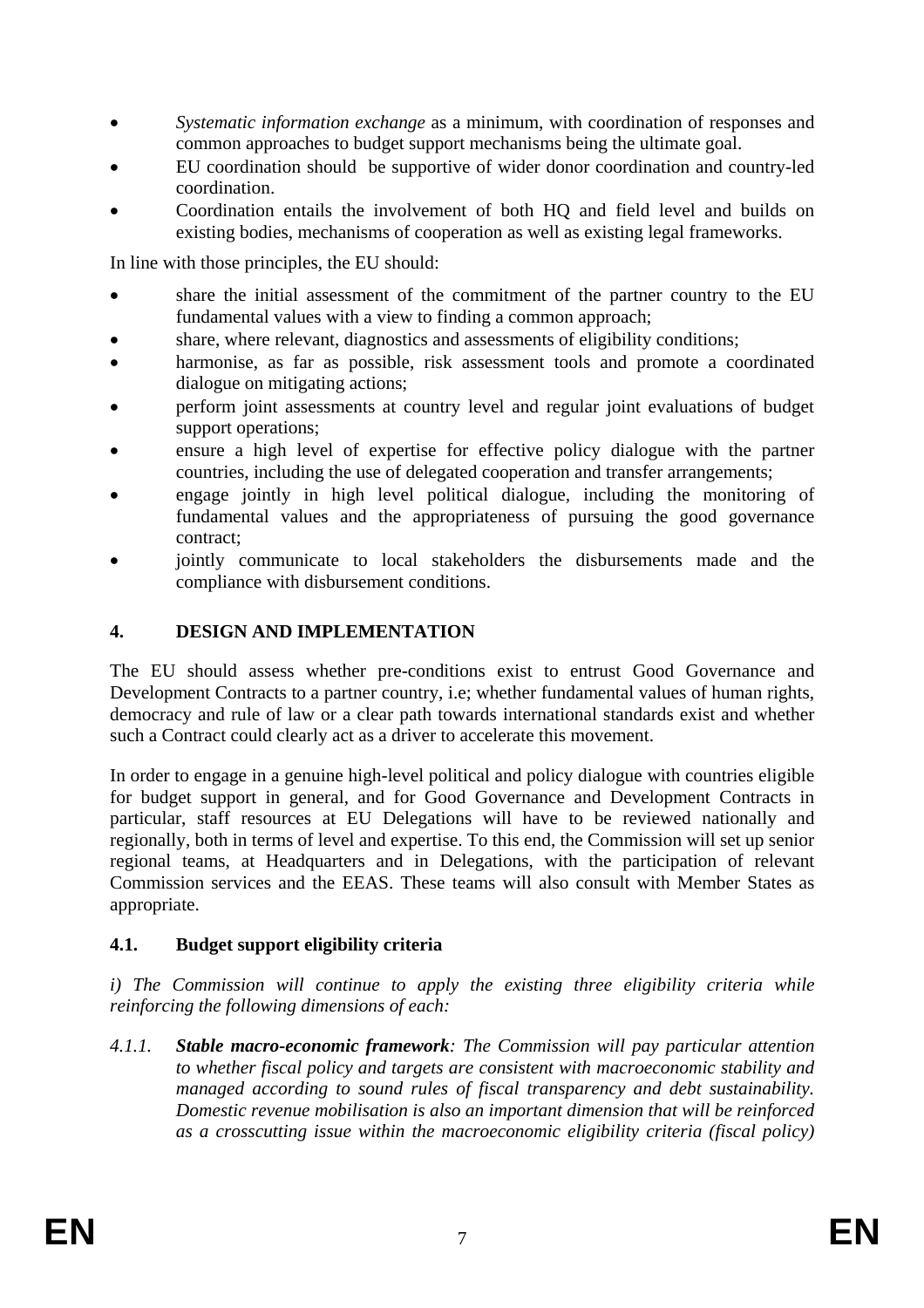*and public finance management eligibility criteria (tax administration). The*  assessment will be in line with the EU policy on tax and development<sup>5</sup>.

- *4.1.2. National/sector policies and reforms. This should focus on sustainable growth and poverty reduction in line with the policy proposed in the Communication "EU Development policy – An agenda for change: increasing the impact of EU Development Policy"6 . Moreover, a sound social fabric requires a high degree of justice and fairness in tax collection and expenditure allocation (pro-poor, gender, and children issues), effective social protection and progress in improving employment and quality of jobs.*
- *4.1.3. Public financial management: Before launching a budget support programme, the Commission will assess the institutional, legislative and regulatory framework and the performance of the public financial management (PFM) system in the partner country in order to identify a baseline upon which the dynamic approach will be based and the key reforms will be addressed during implementation by policy dialogue, capacity building and disbursement conditions.*

The Commission may decide, on a case by case basis whether in a weak PFM environment it should be appropriate to require some short term measures selected from the partner country's own PFM reform strategy before starting budget support operations.

The fight against corruption and fraud is a key dimension that should have greater prominence under this criterion. The Commission will pay particular attention to the fight against corruption and will promote a stronger use of anti-corruption provisions. Partner countries need to be actively engaged in the fight against corruption and fraud and be equipped with appropriate and effective mechanisms to prevent and detect fraud and corruption (including adequate inspections authorities and judicial capacity) as well as to provide adequate responses and effective sanction mechanisms. Failure to do so may lead to the suspension of EU budget support.

*ii) The Commission will also introduce a new eligibility criterion* 

<u>.</u>

<sup>5</sup> COM(2010) 163, 21.4.2010 and Council doc 11082/10, 14.6.2010.

<sup>6</sup> COM(2011) 637.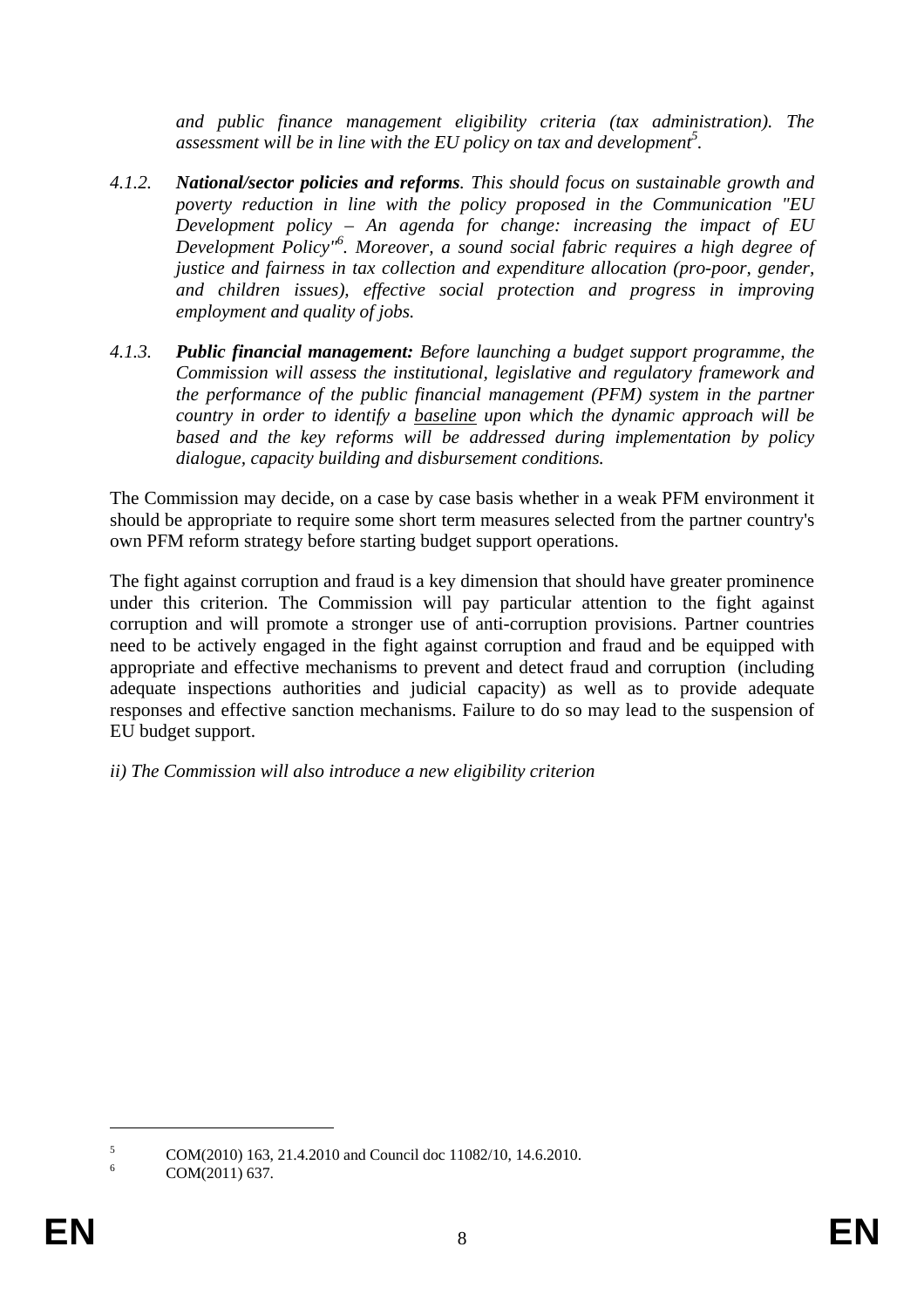*4.1.4. Transparency and oversight of the budget: The public availability of budgetary information is essential for promoting greater scrutiny of the budget. Based on the most relevant budget information, the Commission will define an "entry point" to assess this eligibility criterion. Countries will have to show that they either provide the relevant information to the public or are making progress in a short period to do so. This may also imply an assessment of the statistical system and in particular of the quality of budget data. Moreover, the Commission will apply a dynamic approach by focusing on the implementation of a credible reform aimed at gradually achieving full disclosure of budgetary information. The Commission will also take into account the specific features of Fragile States and SIDS/OCTs in applying this criterion.* 

#### **4.2. Managing risk**

Commission services and where appropriate the EEAS will develop an improved risk management framework adapted to the specific risk profile of budget support, covering political governance, macroeconomic stability, development risk, public financial management, corruption and fraud. This framework will be an important complementary tool in programming, designing and implementing programmes and to inform policy dialogue. It will identify, assess and manage risks in line with levels judged acceptable by the Commission. Risk response and mitigating measures will be proposed according to the balance between risks and benefits.

#### **4.3. How much EU budget support to provide to a partner country**

The Commission will make a broad qualitative assessment of the following need and performance criteria:

- Financing needs of the partner country assessed on the basis of its medium term fiscal framework and/or the national/sector development strategies.
- Commitment of the partner country to allocate national budget resources in line with development strategy and objectives.
- Effectiveness, value for money and impact of the specific added value that budget support will bring in achieving the partner country's policy objectives.
- Track record and absorption capacity of past disbursements and how effectively agreed objectives were achieved with budget support operations.
- Result orientation in the partner country's development strategy including a monitoring system.

## **4.4. Policy dialogue**

Policy dialogue should be consistent with the EU's overall political dialogue conducted with partner countries. The Commission will strengthen policy dialogue to ensure that major reforms are discussed and fully resourced, objectives are identified and results assessed. Policy measures and verifiable results should be at the core of a more strategic and focused dialogue.

The scope of policy dialogue at country level will depend on the specific objectives of budget support operations and will include eligibility criteria. The Commission will continue to broaden its access to the expertise necessary for effective policy dialogue by signing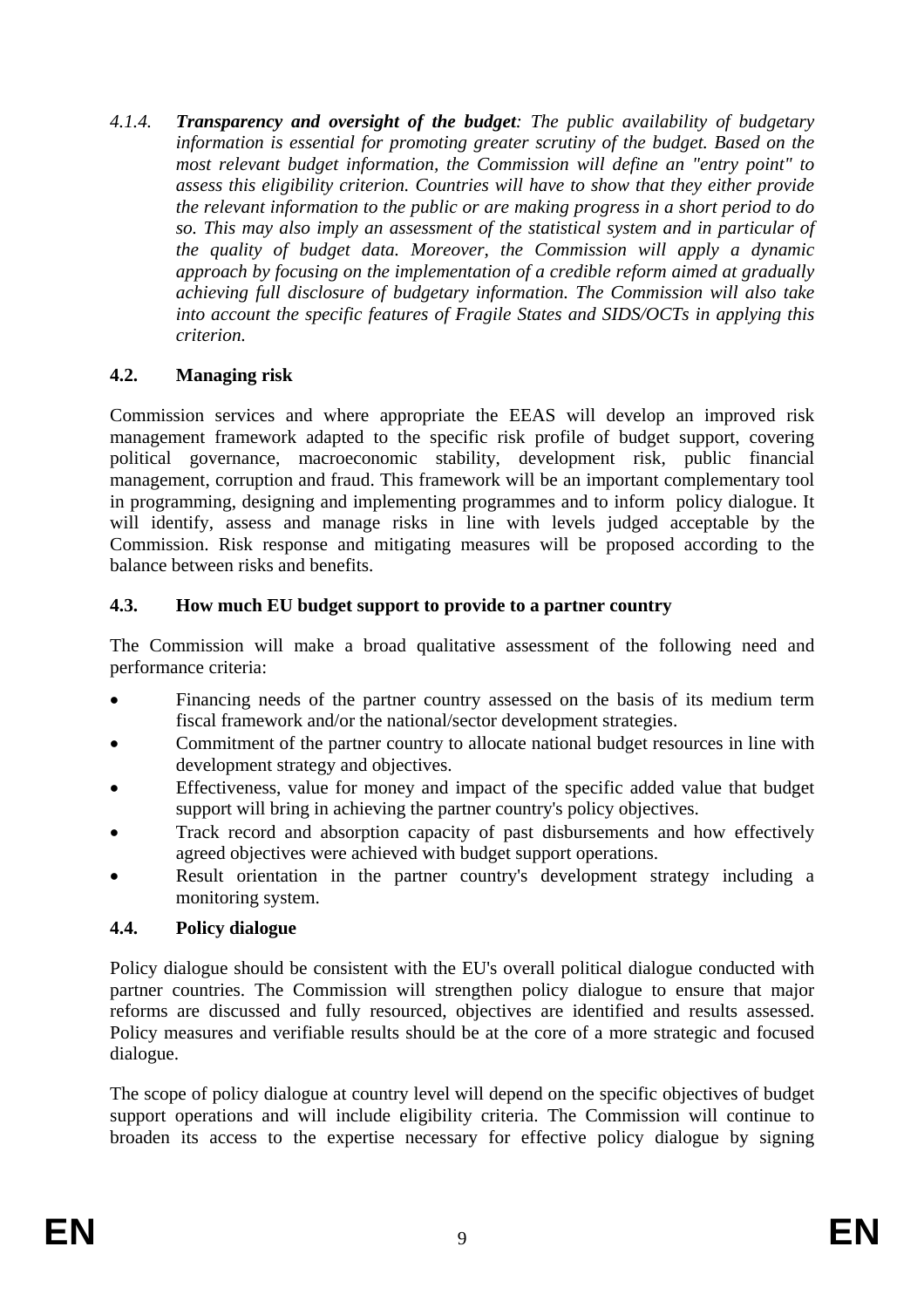delegated cooperation agreements and/or accepting financial transfer arrangements with Member States.

# **4.5. Performance incentives and conditions**

Budget support should continue to involve a combination of base tranches linked to eligibility, and performance tranches linked to progress against indicators in addition to eligibility criteria. The indicators should be drawn from each country's national and/or sector development policy or reform programme and should generally contain a mix of process, output and outcome indicators. Indicators and targets should be reviewed as part of each annual review, and may be adapted in the light of lessons learned. For Good Governance and Development Contracts, conditions may be attached to supporting democracy and human rights.

# **4.6. Predictability**

The Commission will make EU budget support programmes predictable by ensuring that eligibility conditions, and the processes for their assessment, are specified as clearly as possible. Furthermore it will make longer term commitments in countries that have demonstrated a strong track record in implementing budget support, taking account of lessons learned from the MDG Contracts.

# **4.7. Strengthening domestic and mutual accountability**

Domestic and mutual accountability on budget support should be further enhanced by:

- Strengthening the openness, transparency and accountability of the budget process;
- Supporting a participatory budget support approach;
- Systematically integrating programmes to support national legislative and oversight bodies, as well as sub-national authorities and civil society organisations;
- Increasing transparency by publishing relevant information on budget support financing agreements and performance reviews.

## **4.8. Capacity development**

Capacity development needs will be assessed systematically to enhance government's capacity to implement policies and deliver services to final beneficiaries; to promote the active engagement of all domestic stakeholders and to strengthen the national statistical system. The Commission will provide support to capacity development based on demand, linked to clear outputs, and through harmonised and aligned initiatives.

## **4.9. Monitoring, evaluation and communication**

The partner country should have a credible and functioning system in place for monitoring and evaluation (M&E) of results. If weaknesses are identified actions should be agreed to strengthen the M&E system. The Commission will pay particular attention to the following elements:

Institutional setup of an M&E system.